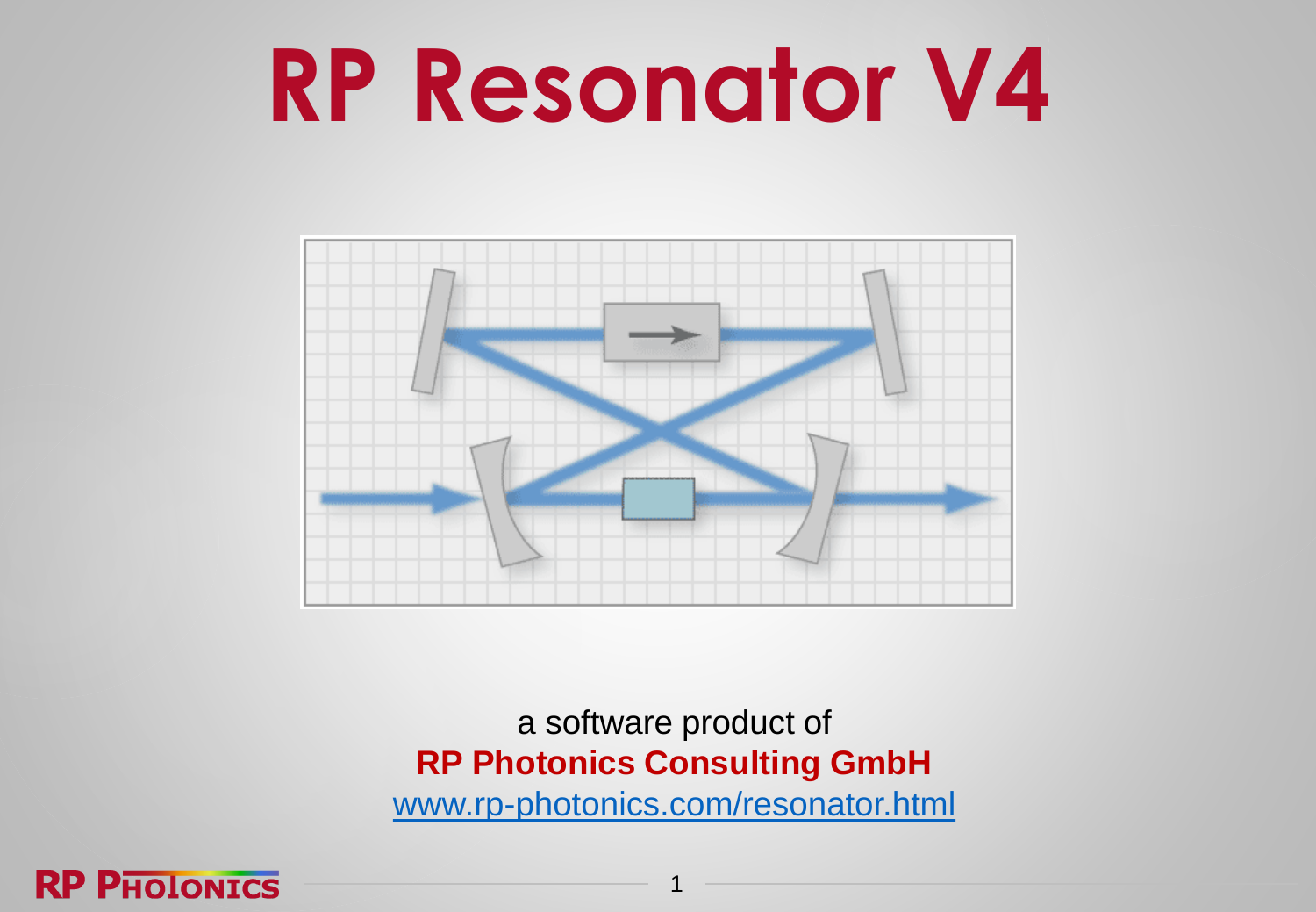### Why is Resonator Design so Important?

- Beam radius in laser crystal is essential for **power conversion** and **beam quality** of the laser output.
- ▶ Beam radius is affected by **thermal lensing** resonator must work well within some range of dioptric powers.
- Output beam quality may be spoiled by **mode coupling effects**.
- **Alignment sensitivity** depends critically on the resonator design!
- ▶ Design changes affect all sorts of resonator properties **cannot fix problems step by step!** Need to find a design which is good in *all* respects.
- **A properly designed laser resonator is essential for laser performance!**
- **The design task is non-trivial; you need powerful software** *and* **highly competent technical support.**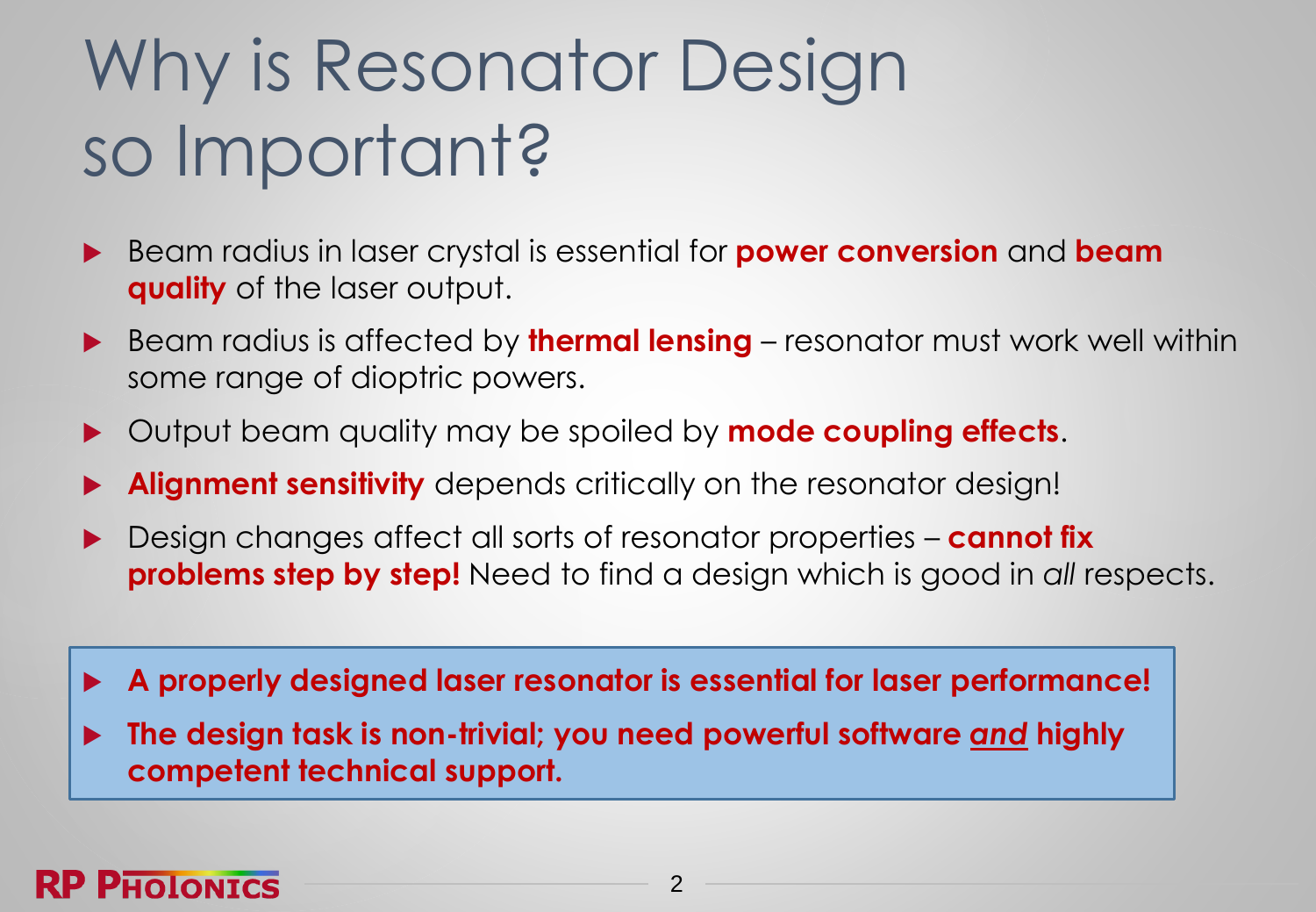### What is Special about the **RP Resonator** software?

- ▶ You can define resonator structures, additional calculations or optimizations, graphical diagrams etc. in text form – i.e., as **script code**.
- **This approach is far more flexible** than working with forms or pop-up menus:
	- can easily **parametrize designs**: all arm lengths, for example, are automatically calculated from a few input parameters
	- **Can define multiple resonator arms with a simple loop**
	- can **freely define detailed optimization goals** in the form of a figure-of-merit function (not just enter parameters of a given function!)
	- can **define your own diagrams**, containing any curves and additional elements – no limitation to predefined types of diagrams!

 **Note: flexibility is not just nice to have, but essential for sophisticated design tasks!**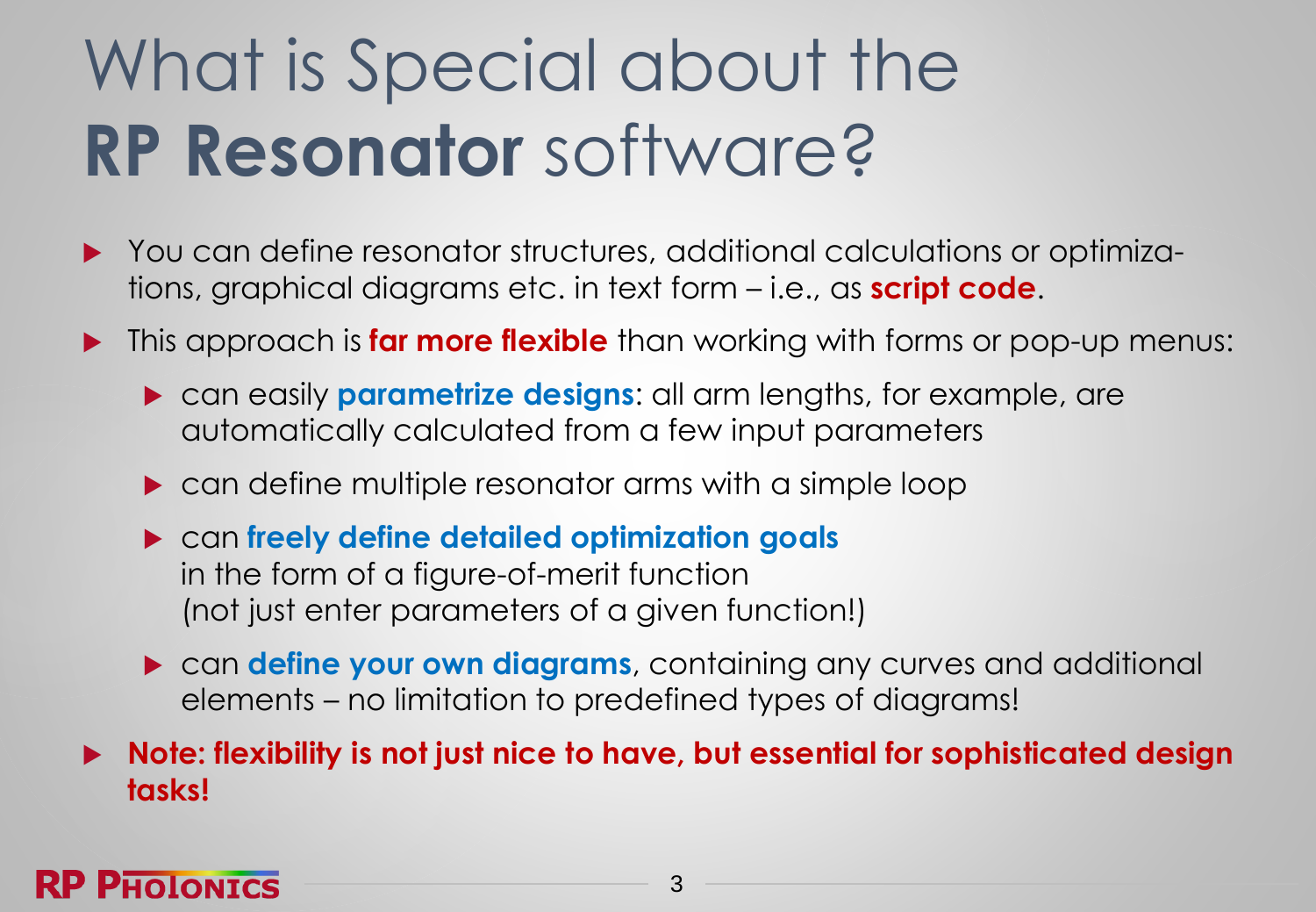### Scripting is Easy!

Example 1: definition of a bow-tie ring resonator:

```
resonator; ring
* mirror (M1): R = R1
* air: d = (a - 1 cr) / 2, "(a - 1 cr) / 2"
* prism (Crystal): l = l cr, d = 2 mm,
   theta = 0, alpha = 0, n = n_cr, n2 = F_cr / 1_cr
* air: d = (a - 1 cr) / 2, "(a - 1 cr) / 2"
* mirror (M2): R = R2, theta = theta
* air: d = b, "b"
* mirror (M3): theta = -theta
* air: d = d, "d"
* mirror (M4)
 { and the last air path is generated
    automatically to close the ring }
resonator end
```
(Design depends on a few parameters like a, b, d and theta, which have previously defined – not shown here.)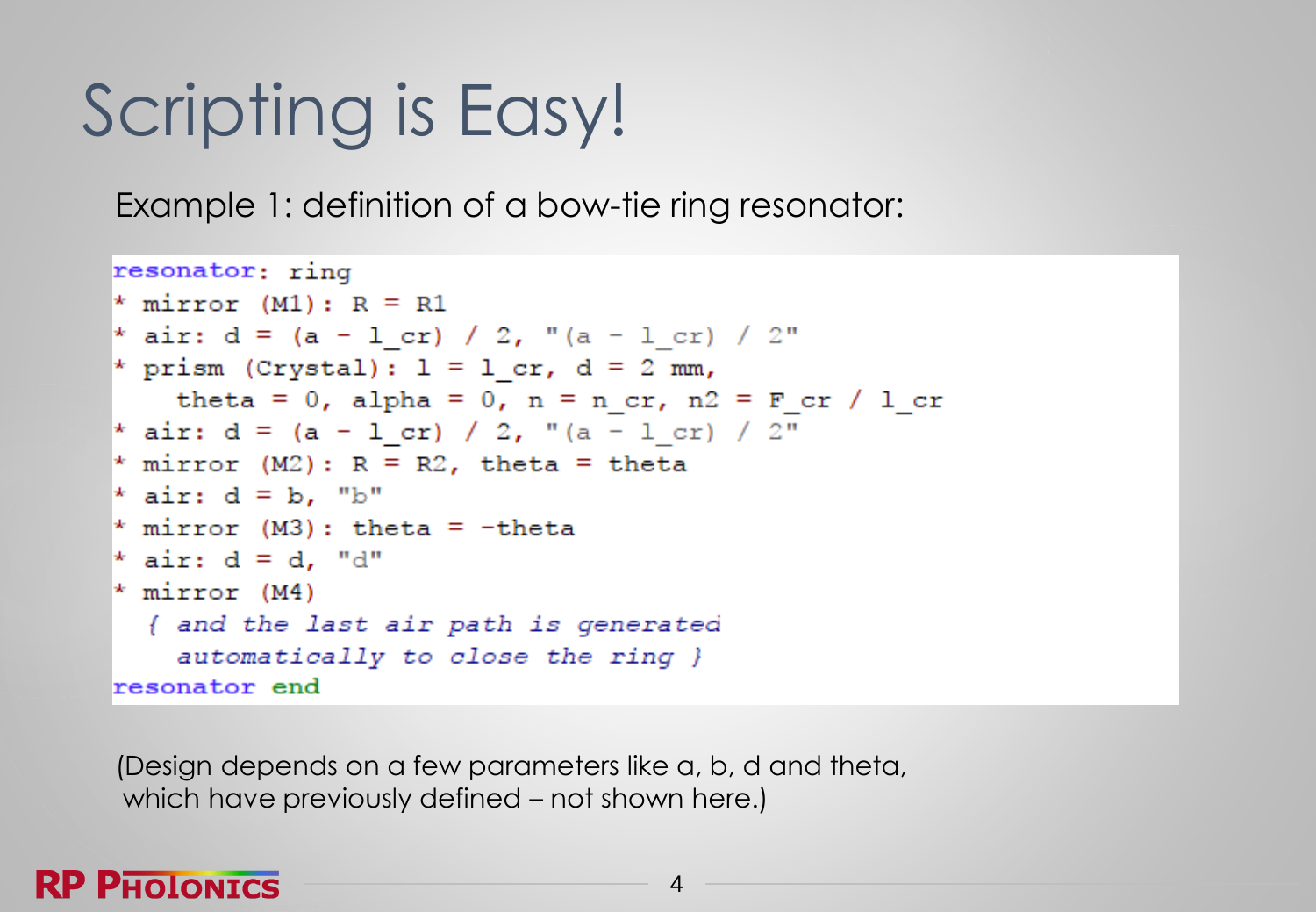## Scripting is Easy!

Script code for common types of resonators can also be generated with an interactive form – just enter the parameters and copy the generated script code.

| RP Resonator input wizards                                                                                                                    | ×<br>П                                                                          |
|-----------------------------------------------------------------------------------------------------------------------------------------------|---------------------------------------------------------------------------------|
| These forms allow one to construct code snippets for the scripts based on simple form inputs.                                                 |                                                                                 |
| Complete resonators Single optical elements Diagrams                                                                                          |                                                                                 |
| With these forms, you can define resonators with some simple types.<br>You can later edit the script code to obtain modified resonator types. |                                                                                 |
| General resonator Bow-tie ring resonator                                                                                                      |                                                                                 |
| theta<br>Arm length a: a<br>Angle alpha:                                                                                                      | b                                                                               |
| Crystal length: 3 mm<br>Refr. index:<br>1.82                                                                                                  | crystal 2<br>M4<br>MЗ                                                           |
| Dioptric power of crystal:                                                                                                                    |                                                                                 |
| Mirror radii: R1:<br>R1<br>R2:<br>R1                                                                                                          | M1<br>crystal 1                                                                 |
| Arm length b: b                                                                                                                               | a                                                                               |
| Refr. index:<br>Crystal length:                                                                                                               | Here, you can generate the definition of                                        |
| Dioptric power of crystal:                                                                                                                    | a resonator with a bow-tie geometry.<br>If you do not require the crystals, for |
|                                                                                                                                               | example, simply leave the corresponding                                         |
| Mirror radii: R3:<br>R <sub>2</sub><br>R <sub>2</sub><br>R4:                                                                                  | fields empty.                                                                   |
|                                                                                                                                               |                                                                                 |
| resonator: ring<br>$*$ mirror (M1): $R = R1$                                                                                                  |                                                                                 |
| * air: $d = (a - (3 mm)) / 2$                                                                                                                 |                                                                                 |
| * prism (Crystall): $1 = 3$ mm, $d = 2$ mm, $n = 1.82$ , theta = 0, alpha = 0<br>* air: $d = (a - (3 mm)) / 2$                                |                                                                                 |
| * mirror (M2): $R = R1$ , theta = theta                                                                                                       |                                                                                 |
| * air: $d = 0.5$ * $(a + b)$ * tan(theta)                                                                                                     |                                                                                 |
| Copy commands to clipboard<br>Help                                                                                                            | õ<br>Close                                                                      |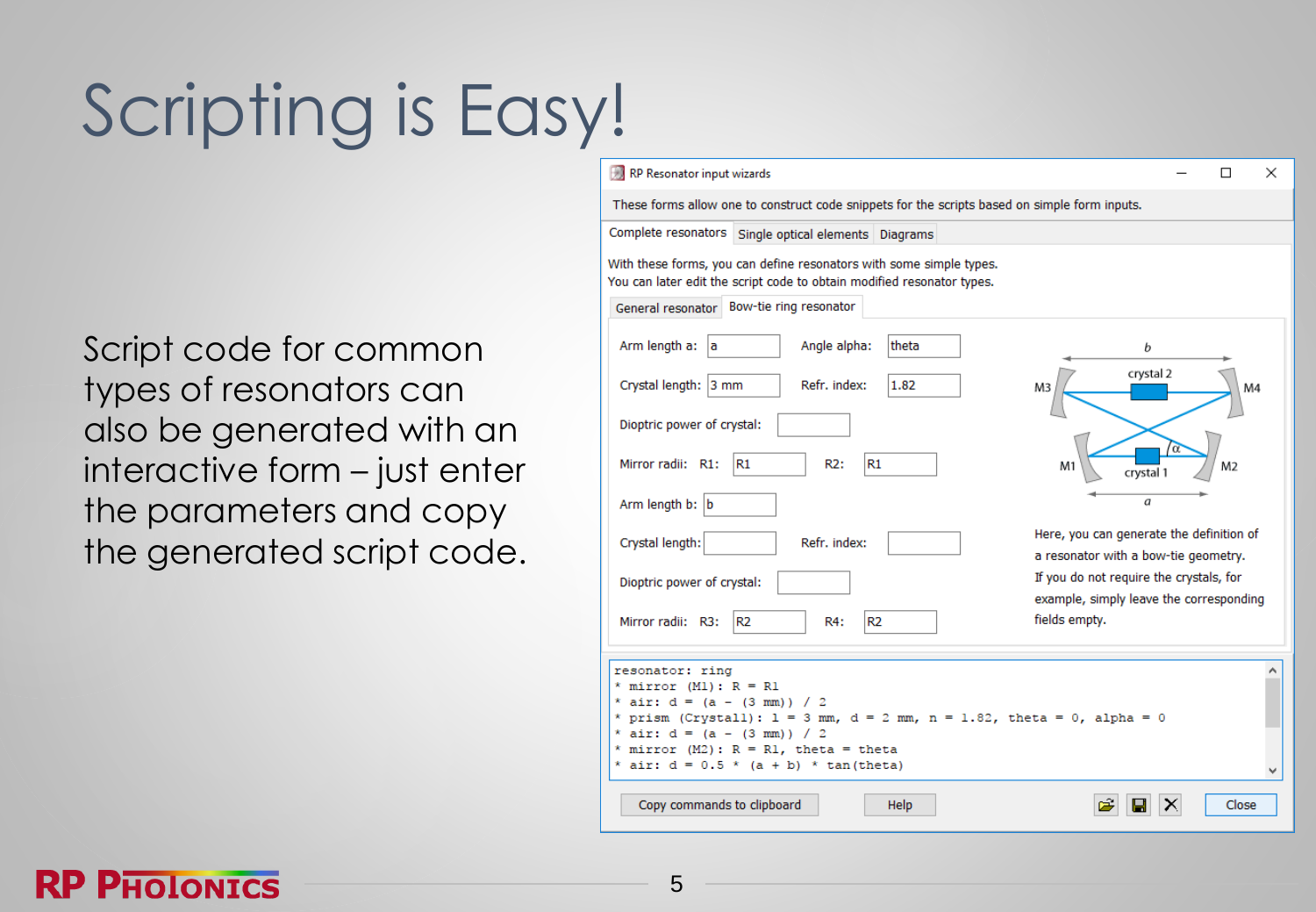### Scripting is Easy!

Example 2: get the resonator displayed and the mode radius plotted:



#### **RP PHOLONICS**

6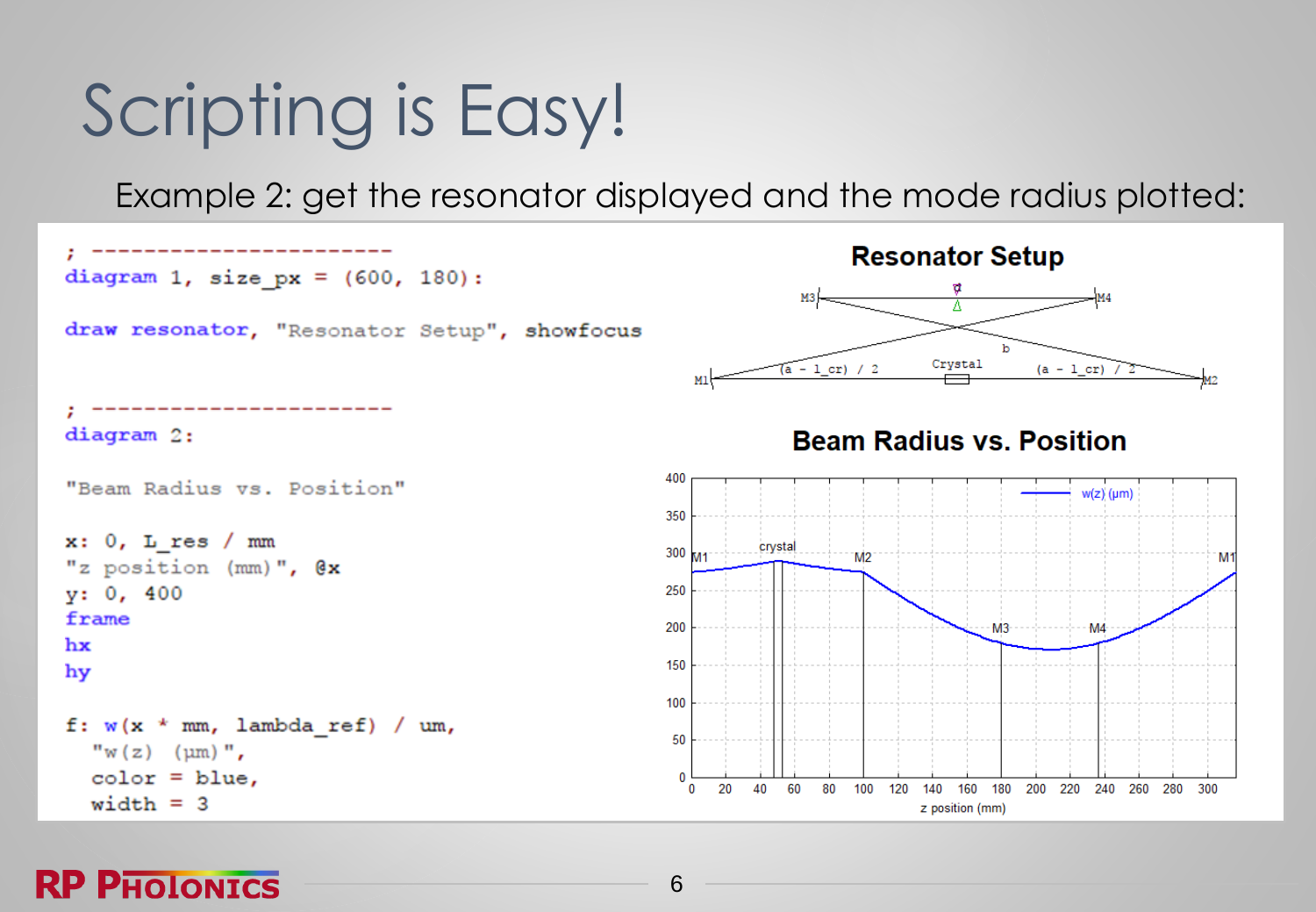### Scripting is Enormously Flexible!

Many tasks can easily be accomplished with a few lines of script code – for example:

- Generate tailored **graphical diagrams** for visualizing properties of your resonator or whatever else.
- ▶ Define a **figure-of-merit function** as a precise definition of your optimization target, and do a numerical optimization of some resonator parameters such that the value of that function becomes minimal.
- Save any calculated data in a **text file or binary file**  essentially any file format can be generated.

You don't depend on which details the software developer has anticipated: put together yourself what you need! You can even do full-blown programming for most sophisticated calculations.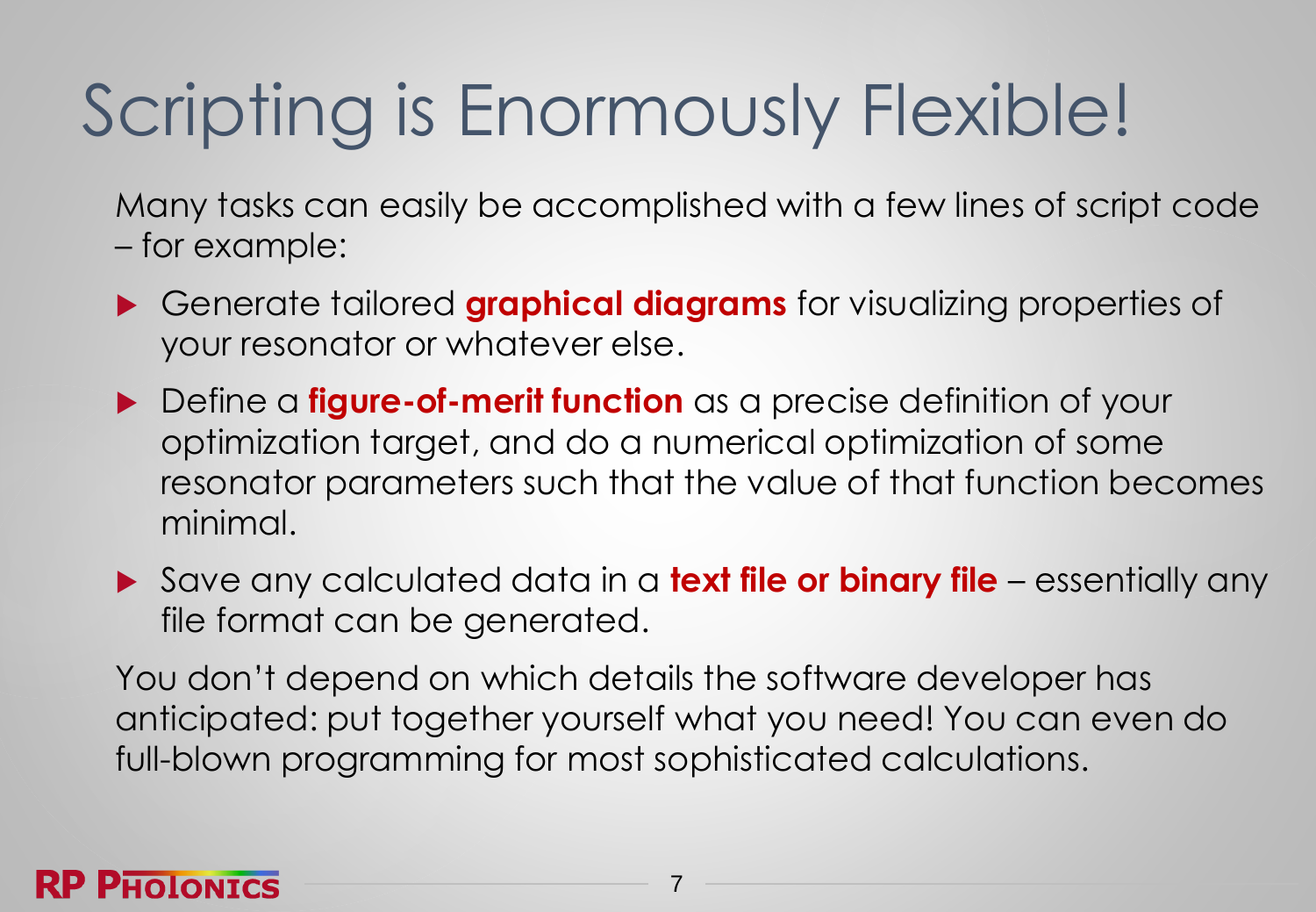### How to Get Scripts Developed?

There are different approaches:

- Copy one of the **demo scripts** and modify it according to your needs.
- Adapt a **previously developed script** to the new requirements.
- Use the **code snippets library** for getting frequently used parts of script code. (Also add your own code snippets to that!)
- Get help within the **technical support**. Describe your needs, and we send you a script as a starting point for your development.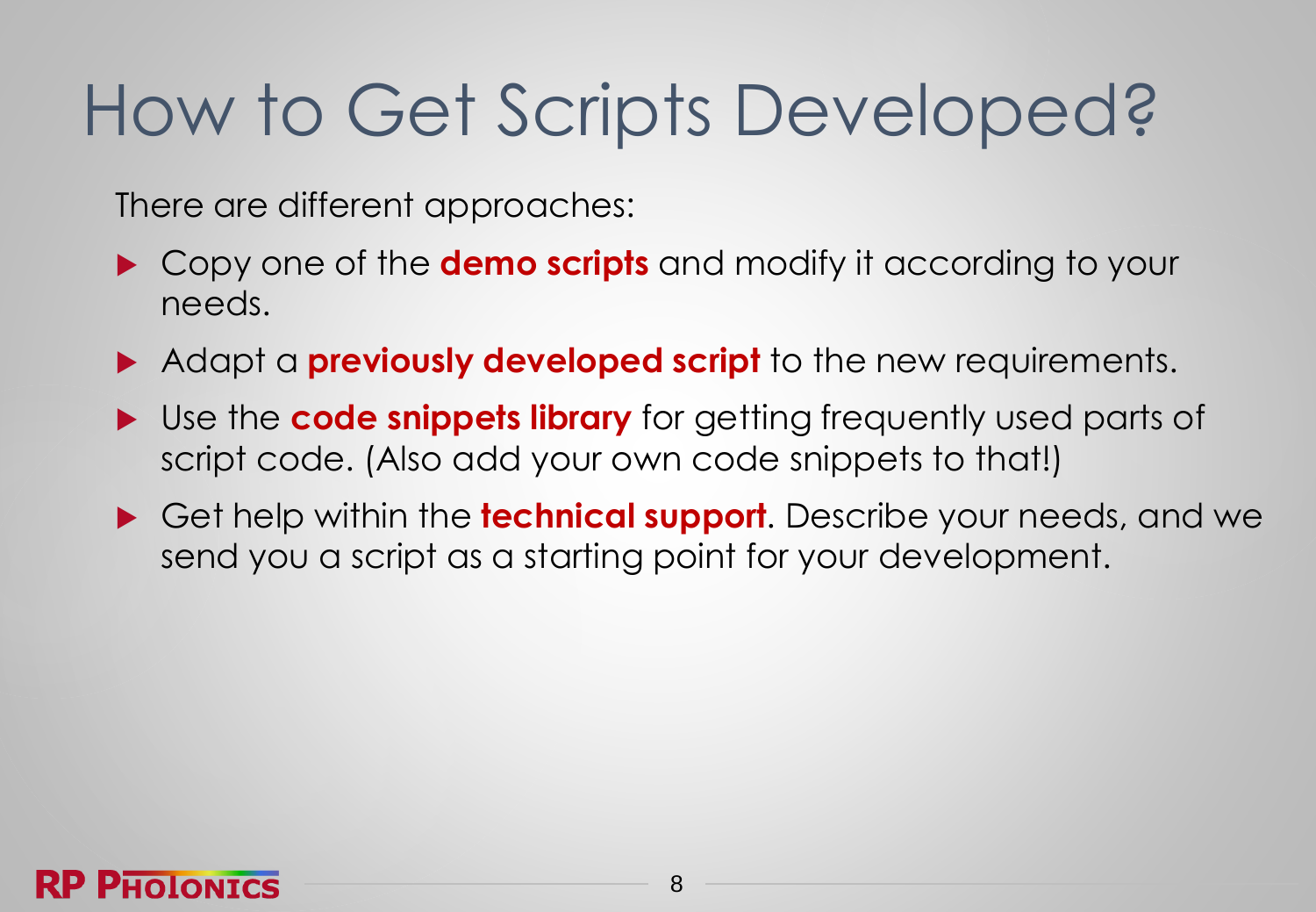### The User Interface (1)

#### **Powerful script editors and editing tools:**

- **Wizard for resonator definitions**
- **Code snippet library** for frequently used parts of code
- **Parameter hints** for predefined functions
- **Multilevel undo/redo**
- **Syntax highlighting** for good readability of code
- **Integrated syntax checker**
- **Automatic code formatting** for consistent formats
- Setting of **breakpoints** for easy debugging

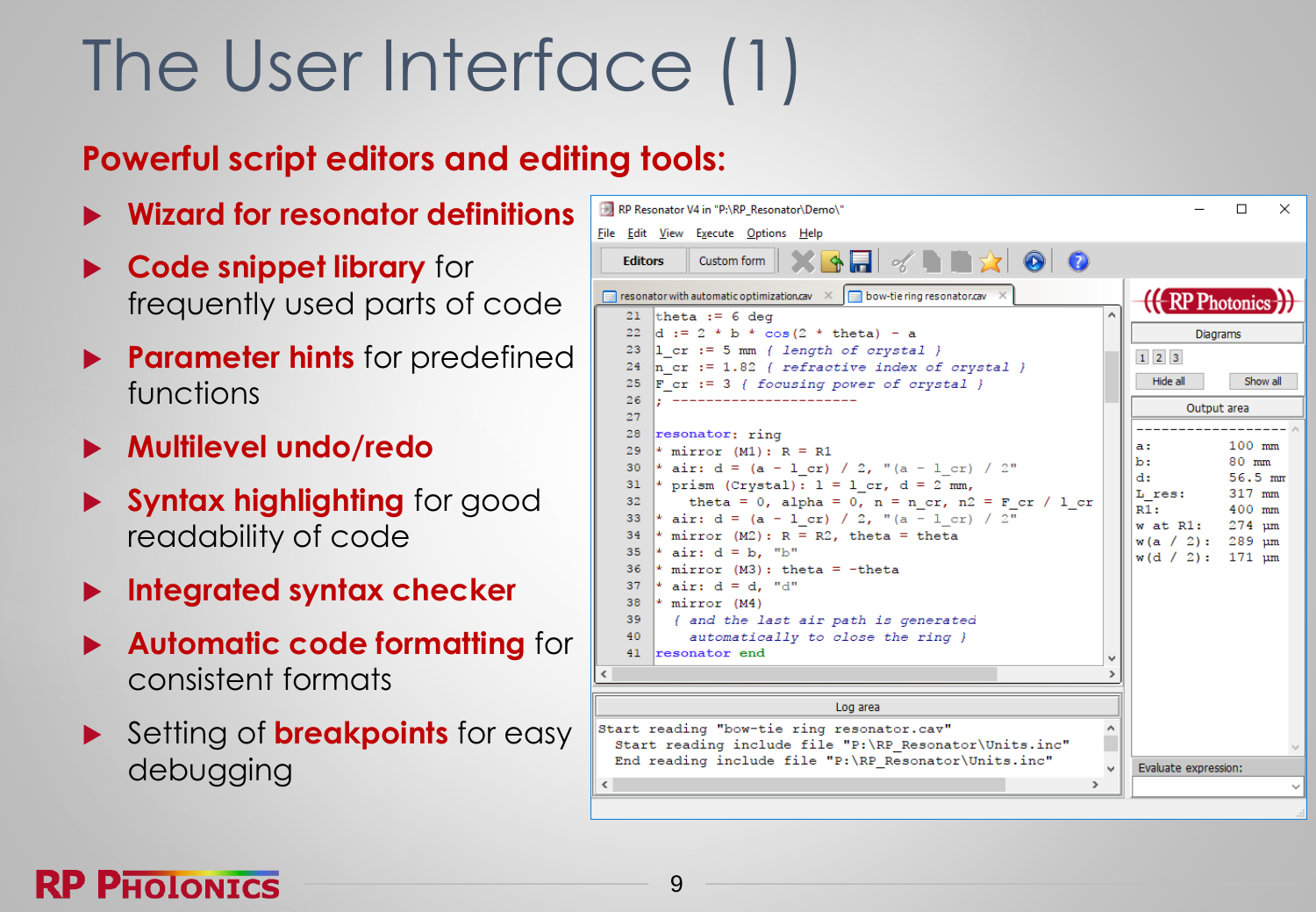### The User Interface (2)

#### **Custom forms: get any tailored forms you need!**

- Such forms **can be made for** *any* **simulation**!
- **Very easy to use:** just fill out the input fields and execute to see the output values as well as created graphical diagrams. (See the example on the next page.)
- You can either **make such forms yourself or get them made** within the technical support. (A custom form is defined quite simply in text form within a script.)
- Ideal combination of flexibility and ease of use!
- Consequently, **RP Resonator** becomes more suitable also for those who need to get certain designs recalculated **without spending much time on technical details**.

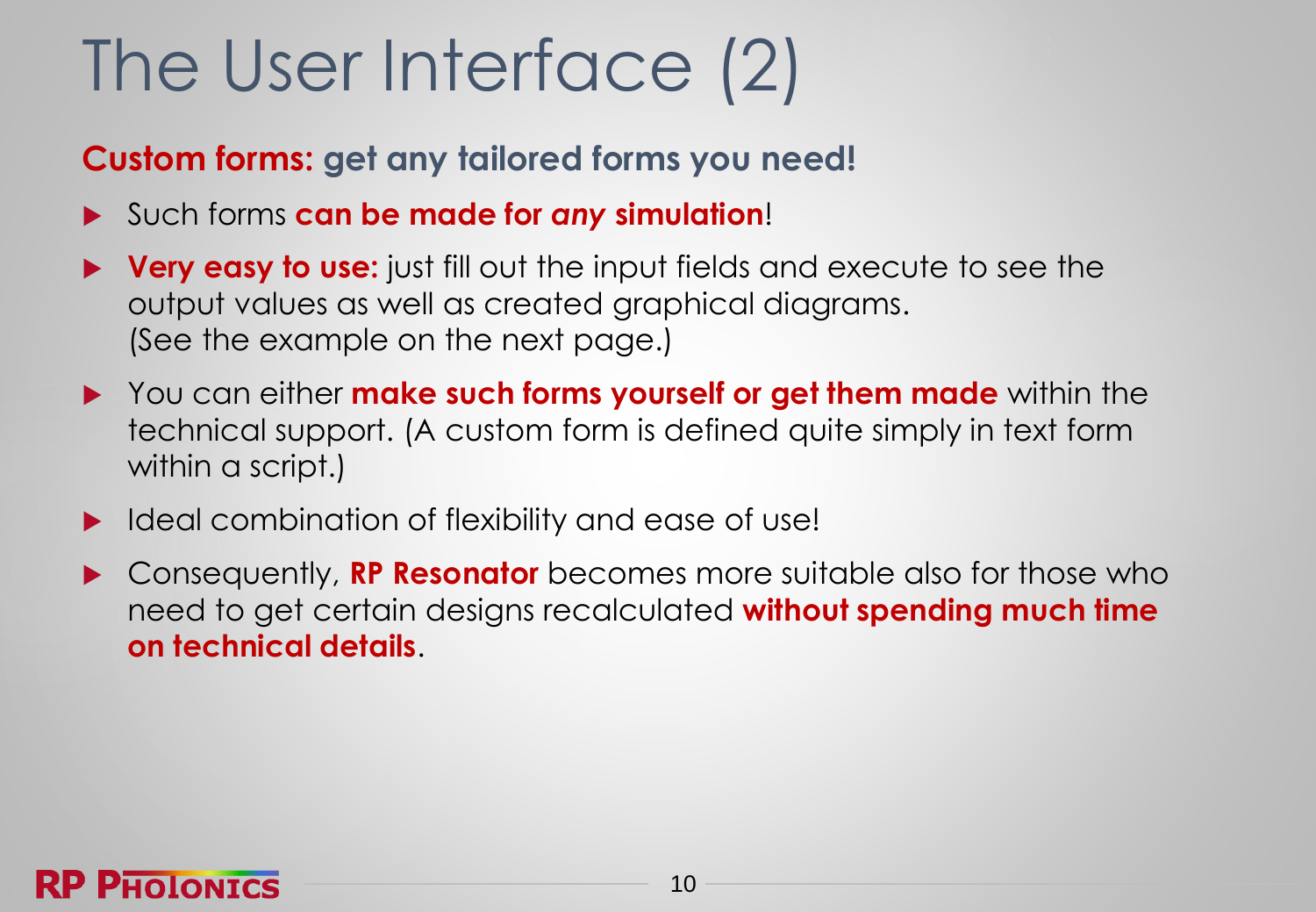### The User Interface (3)

**Simple example for custom forms:**

**ring laser resonator, calculating the resonator modes from arm lengths, mirror curvatures etc., also generating various diagrams**



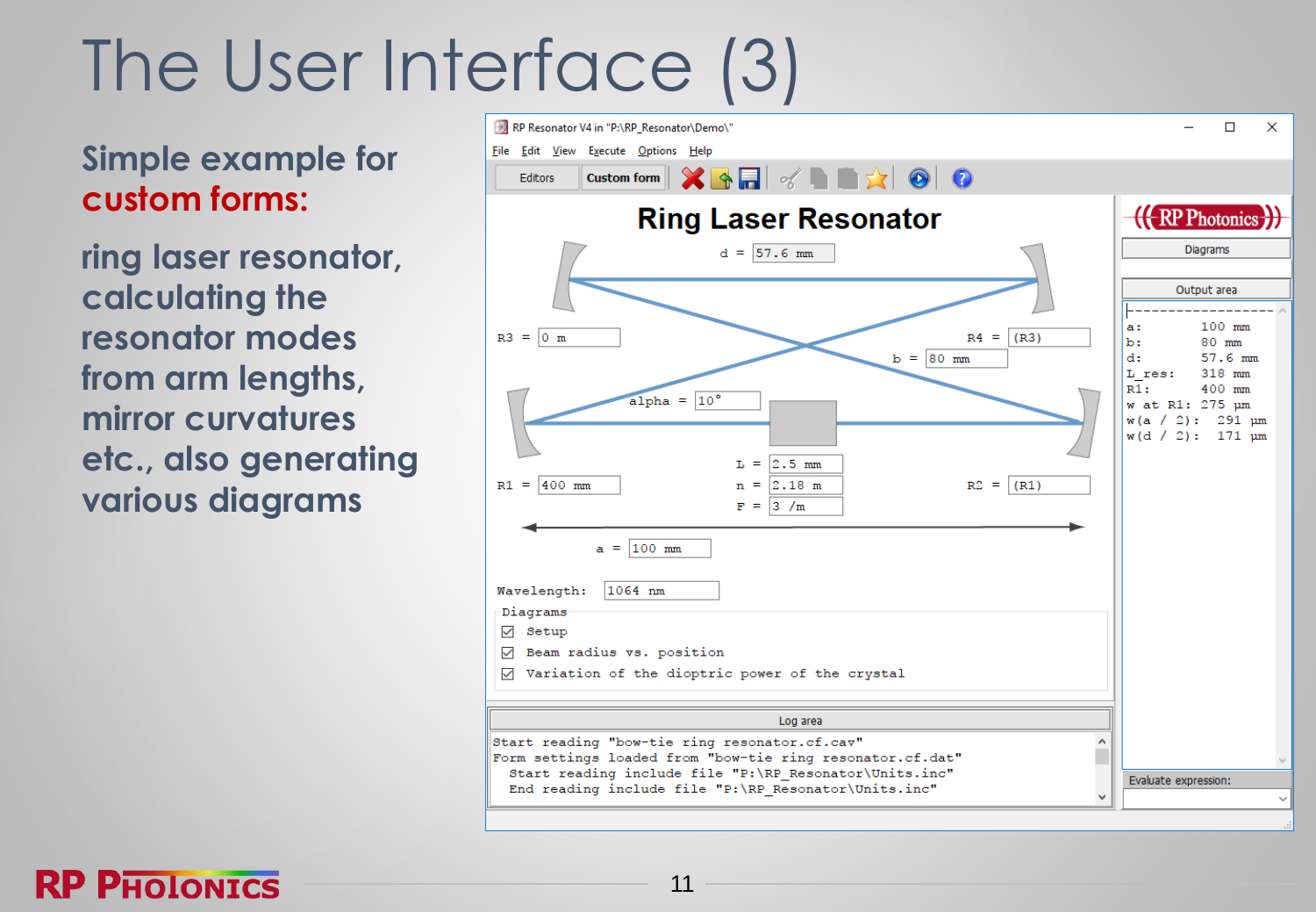### The User Interface (4)

#### **Graphical output windows**

- high-quality graphics, directly usable for publications: copy to clipboard or save to file
- can make animated graphics
- adjustable resolution
- markers for doing measurements
- **EXPORT numerical data**



Also have flexible options for generating output in text form!

Put that into diagrams or files as you like.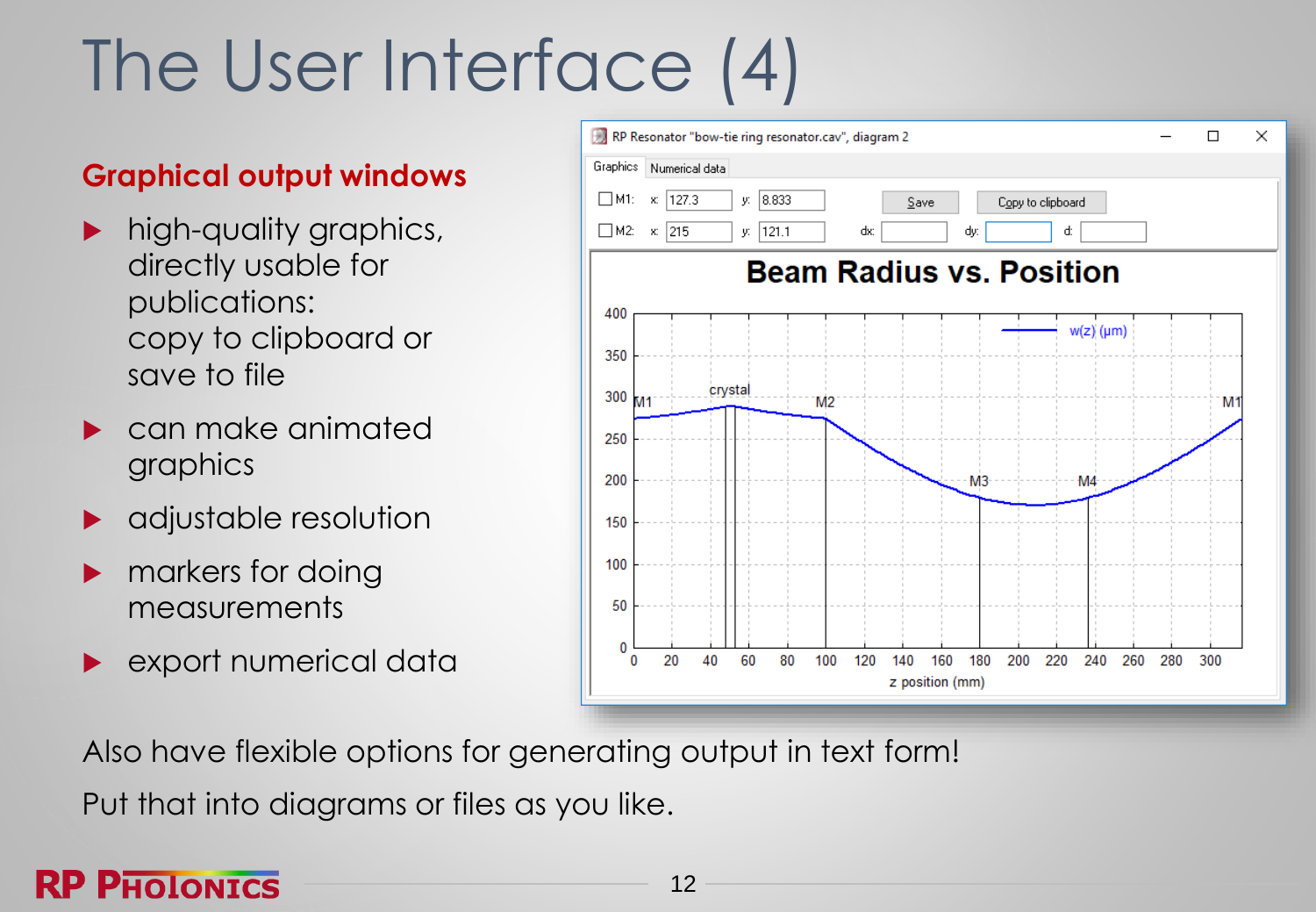### Documentation

- comprehensive **PDF manual**
- detailed **online help system**
- comprehensive explanations of the used physical model, details of the script language, etc.
- various **demo files**, demonstrating many different possibilities

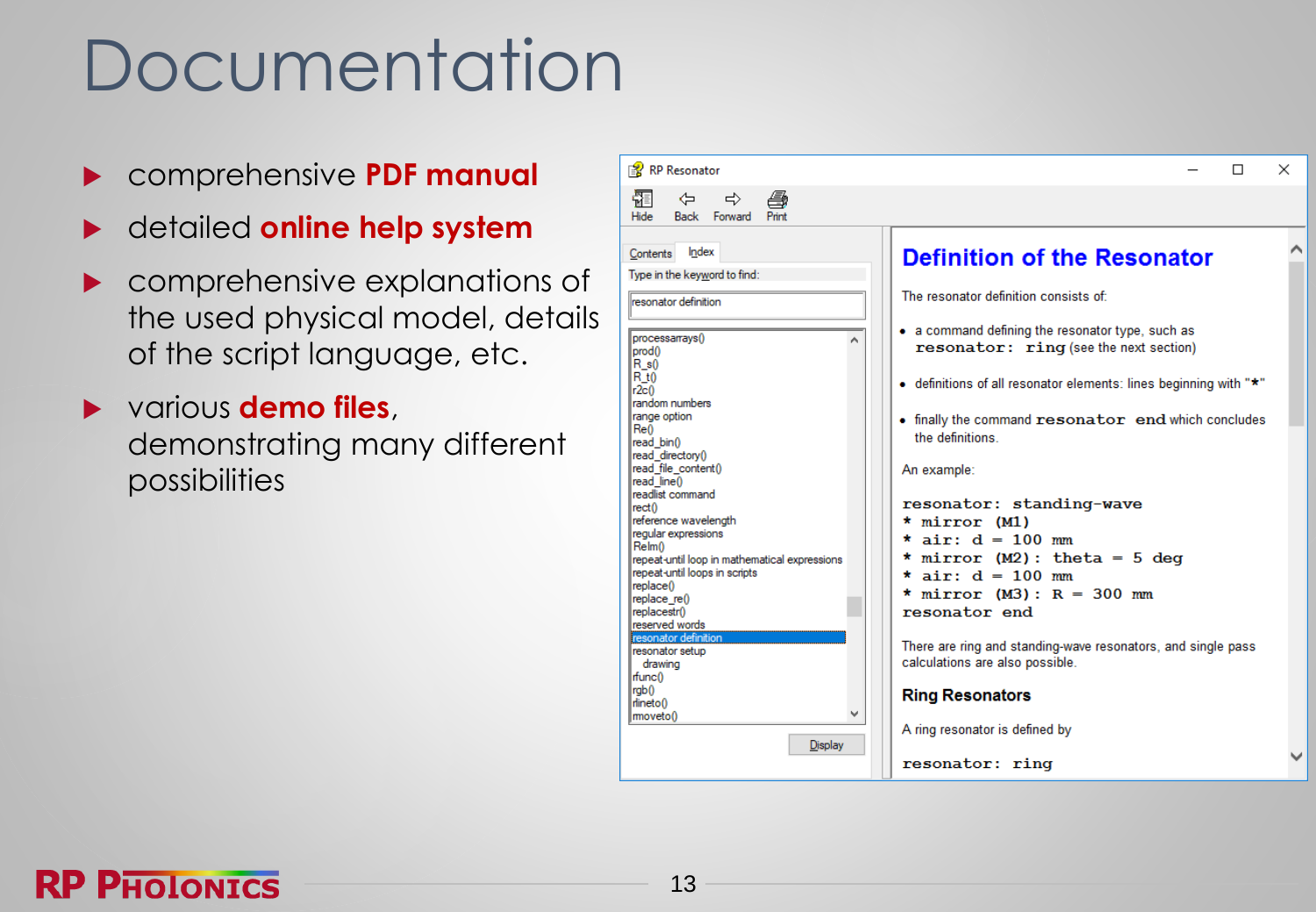### Technical Support

Any remaining technical issues can be addressed with the technical support:

The price for a **commercial user license** contains **8 support hours** (non-commercial licenses: 4 hours).

The support is done by Dr. Paschotta himself, who is a distinguished expert in this area and has developed **RP Resonator**. He will make sure that you become another very satisfied user of the software!



Dr. Rüdiger Paschotta, founder and managing director of RP Photonics, developer of RP Resonator

Note that RP Photonics also offers consultancy on laser technology.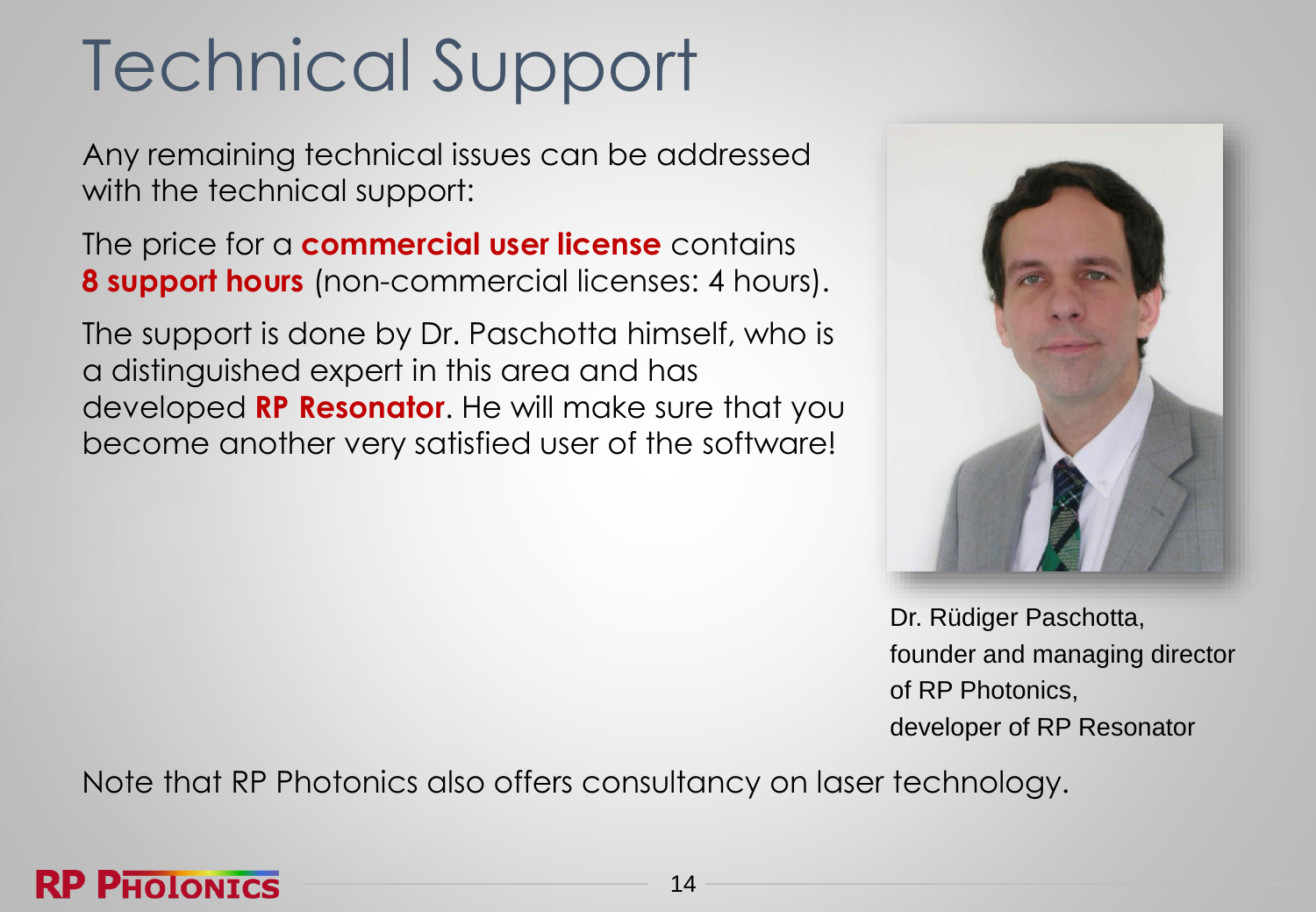### Can I Afford This Software?

Sure, a high-quality software product including competent support from a top expert costs some money.

Anyway, the better question is:

#### **Can I afford** *not* **to have a powerful software tool,** i.e.,

- $\triangleright$  to muddle through with insufficient tools?
- ▶ to use trial & error, wasting time and materials?
- ▶ to let customers wait while my competitors sell their products?

The **RP Resonator** software will give a boost to your productivity! Also, your employees or students will become productive sooner when they acquire a deep understanding by playing with this software.

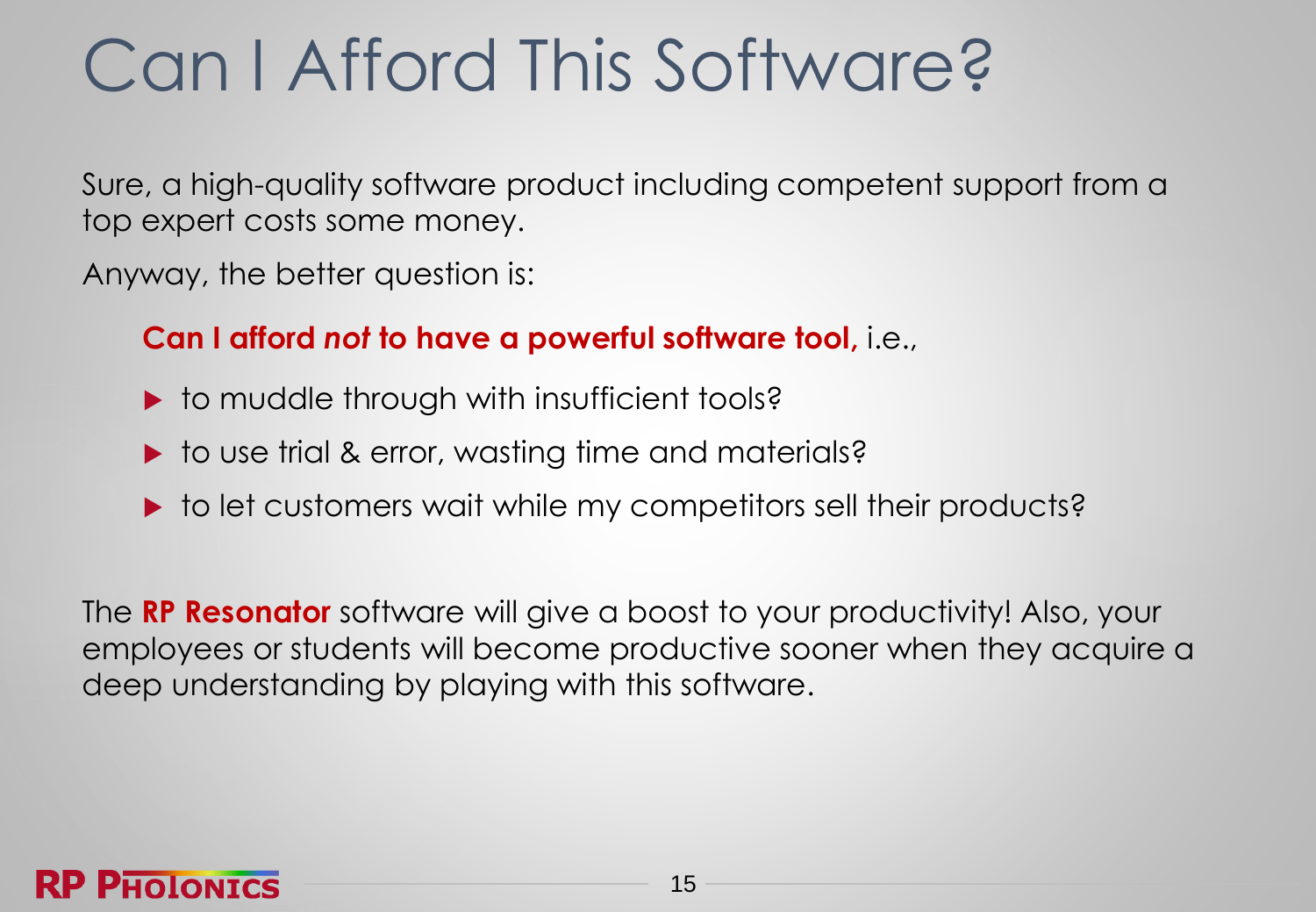### Other Software from RP Photonics

#### **RP Fiber Power:**

- **design of fiber amplifiers,** fiber amplifiers, doubleclad fibers, multi-core fibers, fiber couplers, etc.
- **P** powerful script language for an enormous flexibility
- **Lackson** can do most sophisticated analysis and optimizations



See a detailed description: [www.rp-photonics.com/fiberpower.html](https://www.rp-photonics.com/fiberpower.html)

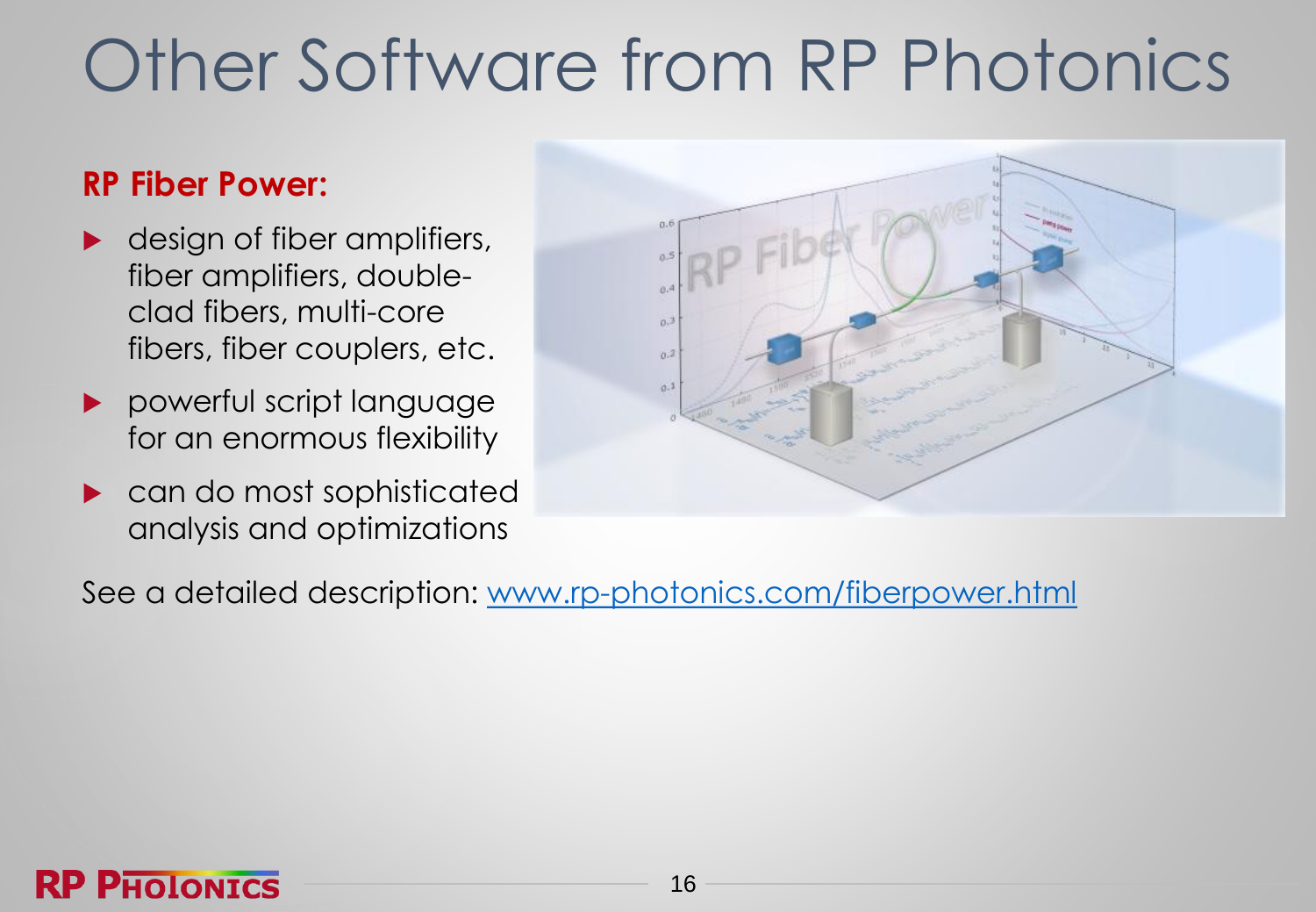### Other Software from RP Photonics

#### **RP ProPulse:**

**RP PHOLONICS** 

- simulates the propagation of ultrashort pulses e.g. in mode-locked lasers or sync-pumped OPOs
- **Can include laser gain,** parametric gain, SHG, Kerr and Raman effect, chromatic dispersion, etc.
- pulse display window



can do most sophisticated analysis and optimizations

See a detailed description: [www.rp-photonics.com/propulse.html](https://www.rp-photonics.com/propulse.html)

17